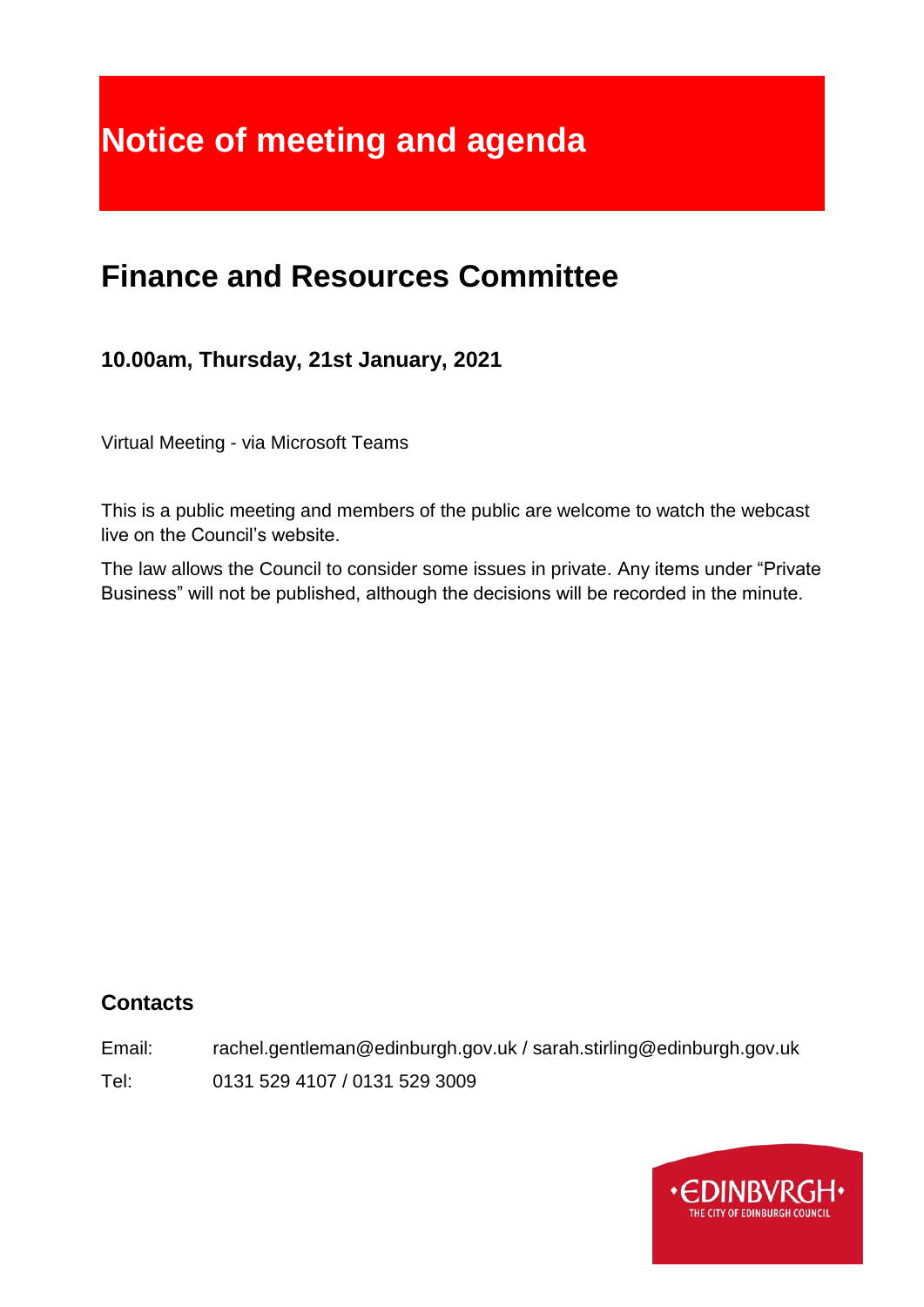# **1. Order of business**

**1.1** Including any notices of motion and any other items of business submitted as urgent for consideration at the meeting.

# **2. Declaration of interests**

**2.1** Members should declare any financial and non-financial interests they have in the items of business for consideration, identifying the relevant agenda item and the nature of their interest.

#### **3. Deputations**

- **3.1** Urbanist Hotels
- **3.2** Royal High School Preservation Trust

#### **4. Minutes**

| 4.1                           | Minute of the Finance and Resources Committee of 3 December<br>2020 - submitted for approval as a correct record    | $7 - 18$  |  |
|-------------------------------|---------------------------------------------------------------------------------------------------------------------|-----------|--|
| <b>5. Forward Planning</b>    |                                                                                                                     |           |  |
| 5.1                           | Finance and Resources Committee Work Programme                                                                      | $19 - 28$ |  |
| 5.2                           | Finance and Resources Committee Rolling Actions Log                                                                 | $29 - 36$ |  |
| <b>6. Business Bulletin</b>   |                                                                                                                     |           |  |
| 6.1                           | <b>Business Bulletin</b>                                                                                            | $37 - 40$ |  |
| <b>7. Executive decisions</b> |                                                                                                                     |           |  |
| 7.1                           | Revenue Budget 2020/21: Month Eight Position – Report by the<br><b>Executive Director of Resources</b>              | $41 - 58$ |  |
| 7.2                           | 2020-30 Capital Budget Strategy - 2020/21 Month Eight<br>Monitoring – Report by the Executive Director of Resources | $59 - 68$ |  |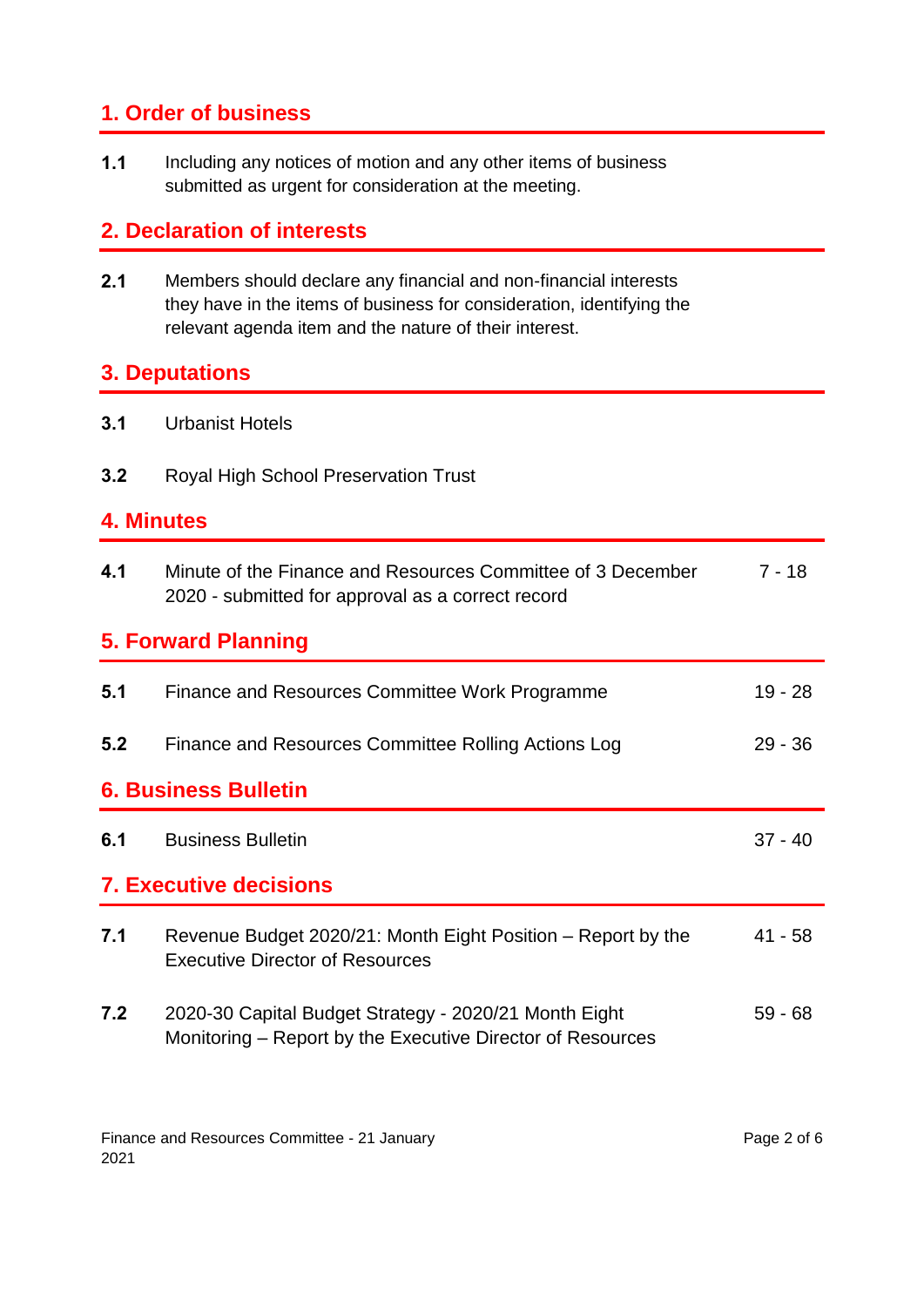| 7.3  | Resources Directorate: Revenue Budget Monitoring 2020/21 -<br>Month Eight position - Report by the Executive Director of<br><b>Resources</b>                                          | $69 - 76$   |
|------|---------------------------------------------------------------------------------------------------------------------------------------------------------------------------------------|-------------|
| 7.4  | Chief Executive's Service - Revenue Budget Monitoring 2020/21 -<br>Month Eight position – Report by the Chief Executive                                                               | $77 - 82$   |
| 7.5  | Change in Accounting Policy - Capitalisation of Interest Costs -<br>Report by the Executive Director of Resources                                                                     | $83 - 86$   |
| 7.6  | Civic Hospitality Policy and Budget Adjustments – Report by the<br><b>Chief Executive</b>                                                                                             | $87 - 96$   |
| 7.7  | Workforce Dashboard - November 2020 – Report by the<br><b>Executive Director of Resources</b>                                                                                         | $97 - 108$  |
| 7.8  | Award of a Contract for the Provision of Temporary Agency Staff,<br>Permanent, Fixed Term Contract and Short-Term Supply<br>Resources – Report by the Executive Director of Resources | $109 - 116$ |
| 7.9  | 3-11 West Granton Road, Edinburgh - Proposed Lease - Report<br>by the Executive Director of Resources                                                                                 | 117 - 122   |
| 7.10 | Extension of Contract – Consultancy Services for Edinburgh<br>Tram York Place to Newhaven Project - Report by the Executive<br>Director of Place                                      | 123 - 126   |
| 7.11 | Contract Award for the Transfer of Waste to Disposal Outlets -<br>Report by the Executive Director of Place                                                                           | 127 - 132   |
| 7.12 | Housing Energy Projects Delivery Partner Framework Agreement<br>2021-2025 – Report by the Executive Director of Place                                                                 | 133 - 140   |
| 7.13 | Bustracker - Additional Provision Due to Covid-19 – Report by the<br><b>Executive Director of Place</b>                                                                               | 141 - 146   |
| 7.14 | Internal Audit: Overdue Findings and Key Performance Indicators<br>at 30 October 2020 - referral from the Governance, Risk and Best                                                   | 147 - 252   |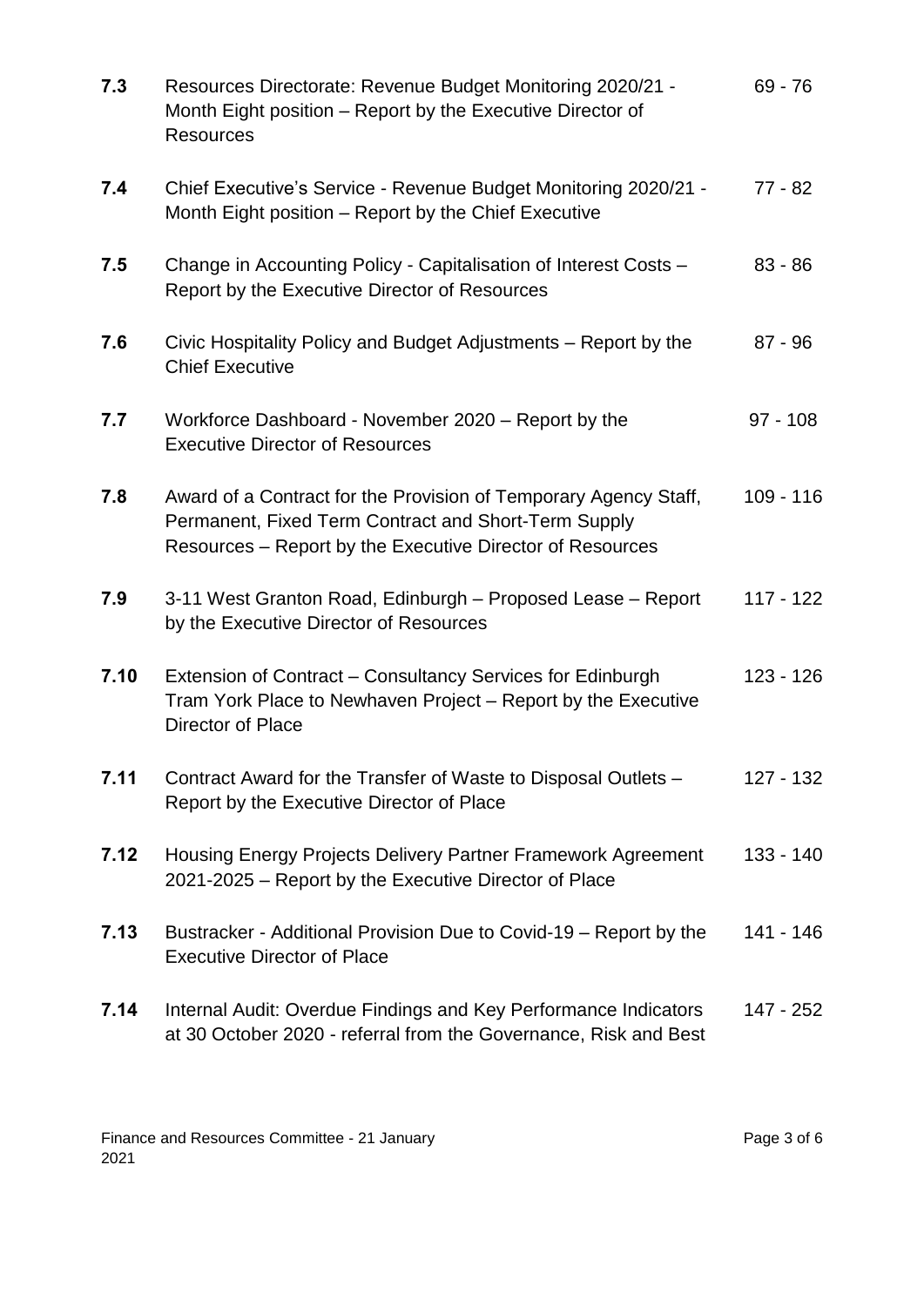# **8. Routine decisions**

- **8.1** Restaurant Unit, Assembly Rooms, 54 George Street, Edinburgh – Update on Proposed Lease – Report by the Executive Director of Resources 253 - 258
- **8.2** 5 Hamilton Place, Edinburgh Proposed New Lease Report by the Executive Director of Resources 259 - 262

#### **9. Motions**

**9.1** None.

# **10. Resolution to consider in private**

**10.1** The Sub-Committee, is requested under Section 50(A)(4) of the Local Government (Scotland) Act 1973, to exclude the public from the meeting for the following items of business on the grounds that they would involve the disclosure of exempt information as defined in Paragraphs 9 of Part 1 of Schedule 7A of the Act.

#### **11. Private Reports**

| 11.1 | Former Royal High School, Regent Road, Edinburgh - Options<br>Paper – Report by the Executive Director of Resources and the<br><b>Executive Director of Place</b> | $263 - 270$ |
|------|-------------------------------------------------------------------------------------------------------------------------------------------------------------------|-------------|
| 11.2 | Council Commercial Property Portfolio - Update Report - Report<br>by the Executive Director of Resources                                                          | 271 - 276   |
| 11.3 | JC Decaux Contract – Report by the Executive Director of<br><b>Resources</b>                                                                                      | 277 - 282   |

# **Andrew Kerr**

Chief Executive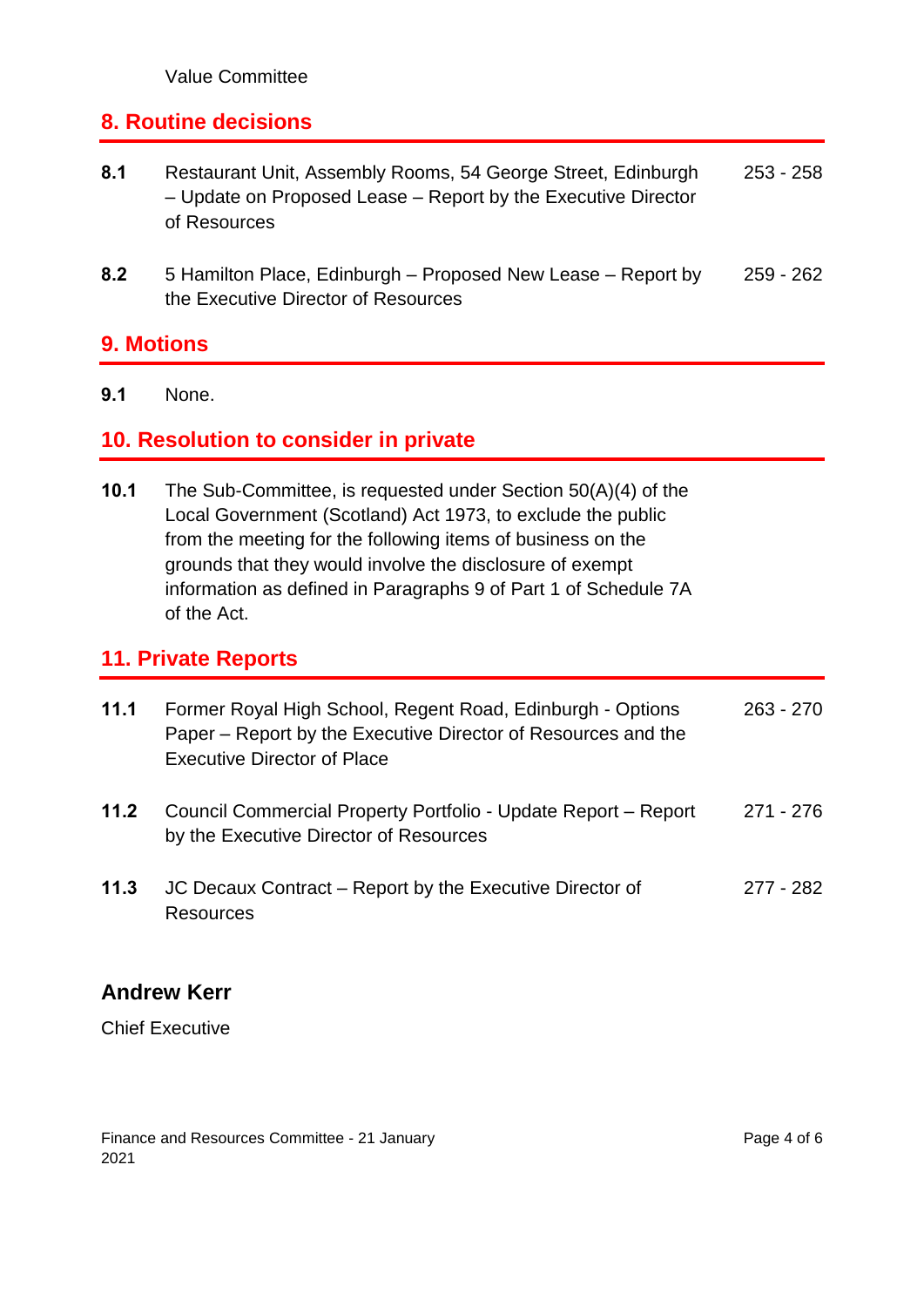# **Committee Members**

Councillor Rob Munn (Convener), Councillor Joan Griffiths (Vice-Convener), Councillor Alasdair Rankin, Councillor Chas Booth, Councillor Graeme Bruce, Councillor Gavin Corbett, Councillor George Gordon, Councillor Graham Hutchison, Councillor Andrew Johnston, Councillor Neil Ross and Councillor Mandy Watt

# **Information about the Finance and Resources Committee**

The Finance and Resources Committee consists of 11 Councillors and is appointed by the City of Edinburgh Council.

This meeting of the Finance and Resources Committee is being held virtually by Microsoft Teams.

# **Further information**

If you have any questions about the agenda or meeting arrangements, please contact Rachel Gentleman or Sarah Stirling, Committee Services, City of Edinburgh Council, Business Centre 2.1, Waverley Court, 4 East Market Street, Edinburgh EH8 8BG, Tel 0131 529 4107 / 0131 529 3009, email rachel.gentleman@edinburgh.gov.uk / sarah.stirling@edinburgh.gov.uk.

The agenda, minutes and public reports for this meeting and all the main Council committees can be viewed online by going to the Council's online [Committee Library.](https://democracy.edinburgh.gov.uk/ieDocHome.aspx?bcr=1)

Live and archived webcasts for this meeting and all main Council committees can be viewed online by going to the Council's [Webcast Portal.](https://edinburgh.public-i.tv/core/portal/home)

# **Webcasting of Council meetings**

Please note this meeting may be filmed for live and subsequent broadcast via the Council's internet site – at the start of the meeting the Convener will confirm if all or part of the meeting is being filmed.

The Council is a Data Controller under current Data Protection legislation. We broadcast Council meetings to fulfil our public task obligation to enable members of the public to observe the democratic process. Data collected during this webcast will be retained in accordance with the Council's published policy including, but not limited to, for the purpose of keeping historical records and making those records available via the Council's internet site.

Any information presented by individuals to the Council at a meeting, in a deputation or otherwise, in addition to forming part of a webcast that will be held as a historical record, will also be held and used by the Council in connection with the relevant matter until that matter is decided or otherwise resolved (including any potential appeals and